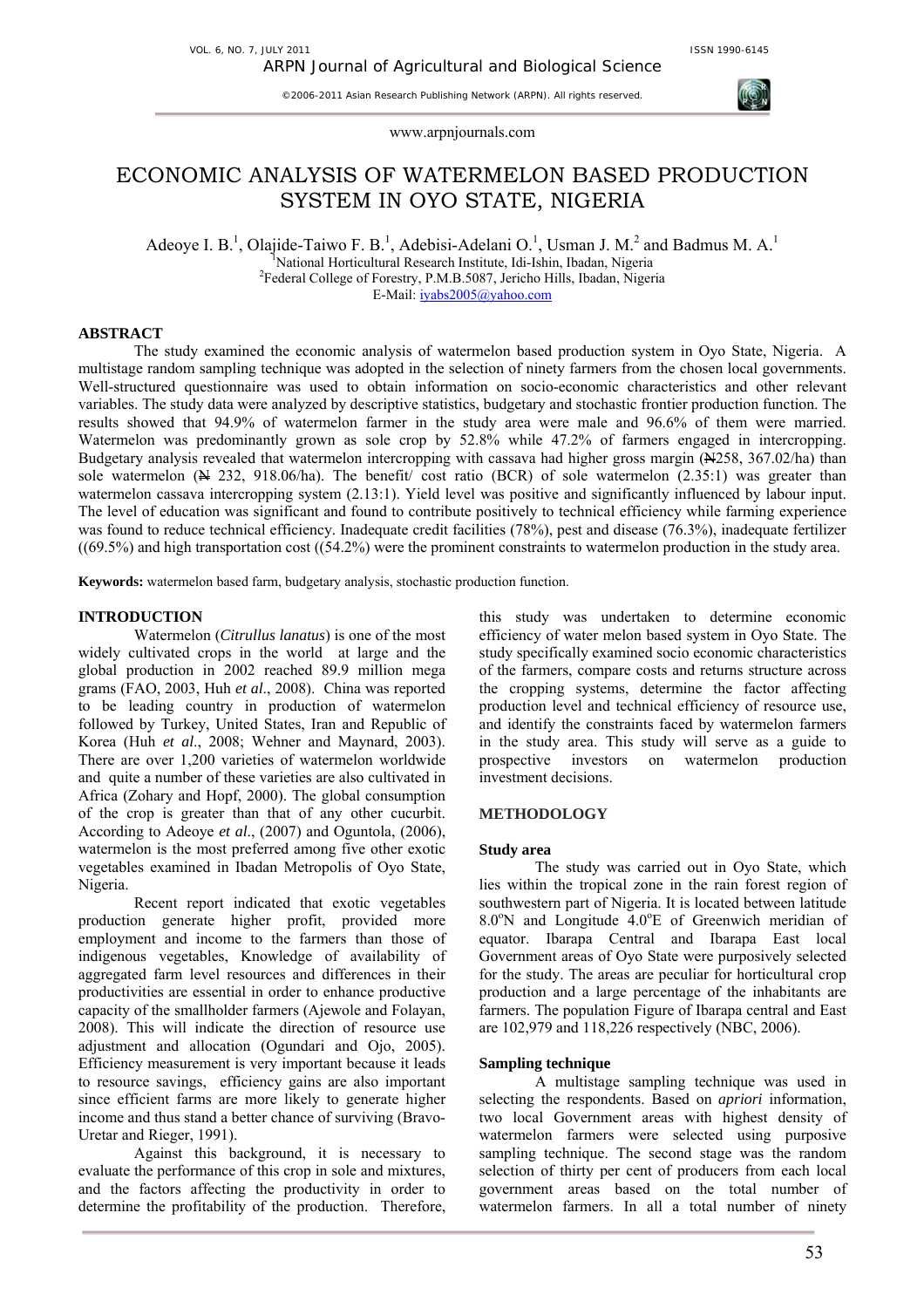

#### www.arpnjournals.com

respondents were selected for the interview in which 89 questionnaires were processed for the analysis.

#### **Data collection**

Data were collected using structured questionnaire on farmers output, production input variables (farm size, labour used, fertilizer, cost of seed, chemicals, transportation cost, harvesting cost, depreciation and rent). Also included in the data collection were the socioeconomic characteristics of the farmers (age, education, farming experience, household size, credit availability, gender and marital status). All data on resource use, production cost and outputs were converted to per hectare equivalent.

#### **Method of data analysis**

Data were analyzed using descriptive and quantitative statistical techniques. Farm budget analysis was constructed to estimate the production cost, revenue and gross margin accruable to the farmers. The equation used in estimating the various parameters were defined below:

$$
GM = TR - TVC \tag{1}
$$

$$
TC = TFC + TVC \tag{2}
$$

$$
NP = TR - TC \tag{3}
$$

Where:

 $TC = total cost$ ,  $TFC = total fixed cost$ ,  $TVC = total$ variable cost

 $GM = Gross$  margin,  $TR = Total$  revenue,  $NP = Net$  profit Depreciation on tools was calculated by the straight line method as follows:

Depreciation = (cost of purchase - salvage value)/useful life.

#### **Stochastic frontier**

The model was employed to examine factors influencing output of watermelon among farmers in the study area and the technical efficiency of resources employed. The main strength of the model is that it deals with stochastic noise and permits statistical test of hypothesis pertaining to production structure and degree of efficiency. Efficient transformation of inputs into output is characterized by the production function, which shows the maximum output obtainable from various input vectors. The stochastic production function is defined as:

 $Q = f(X_i\beta) \exp(V_1 - U_i) \dots (4)$ 

Where:

 $Q =$  Quantity of Watermelon output

 $X_1$  = Vector of input quantities

 $β = vector of parameters to be estimated$ 

 $Exp = exponential$  function

 $V_i$  = random variables

 $U_i$ = non negative random variables which are account for technical inefficiency in production.

The random errors, Vi, are assumed to be independently and identically distributed and independent of Ui's. V capture variations in output due to factors outside the control of the farmer like fluctuations in input prices, farm size. The U's are also assumed to be independently and identically distributed ((Meeusen and van den Broeck, 1977, Aigner *et al*., 1977). U's are factors under farmers control, it follows half normal distribution and it is a non negative random variable called technical inefficiency effect associated with the technical efficiency of watermelon production. It captures the variation in output due to age, household size, farming experience, extension visit and level of education.

Technical efficiency (TE) of an individual farmer is defined as the ratio of the observed output to the corresponding frontier output, conditional on the levels of inputs used by the farmer. Thus the technical efficiency of farmer i in the context of the stochastic frontier production function (1) is:

TEi = Yi/Yi\* = f (Xi; β) exp (VI - Ui)/f (Xiβ) exp (VI)... (5)

TE = exp (-Ui) ……………………………………… (6)

Where  $Y_i$  is the actual output and  $Y_i^*$  is the frontier output (potential output). The value of the technical efficiency lies between zero and one. The most efficient farmer will have value one, whereas the less efficient farmers will have their efficiencies lying between zero and one.

## **RESULTS AND DISCUSSIONS**

#### **Socioeconomics characteristics of respondents**

The result of the analysis (Table-1) showed that most of the respondents were male (94.5%) while only 5.5% were female. This indicates dominance of male folk in watermelon production. Seventy one percent of respondents were less than 50 years old revealing presence of young and middle aged individuals who are known to be active and innovative. They are also likely to be opened to new ideas. Furthermore, majority of the farmers (96.7%) were married and are therefore expected to be stable and settled career wise. About seventeen percent of the respondents did not have any formal education, 23.6% attended primary school, and 27.0% had secondary school education while 32.5% had tertiary education. This shows high level of literacy in the study area. The result also indicated that 47.2% of the respondents had been in the practice of watermelon production for more than 5 years, 40.4% of them had grown water melon between 6-10 years while 12.4% had grown water melon between 11-15 years. The mean years of water melon production experience was 6 years. This further shows that water melon production is a newly introduced profession of the people in the study area. The mean household size was 6. This indicates that the household size of respondents were relatively large.

Credit facilities were not enjoyed by 64.0% of respondents. This may be due to the absence of micro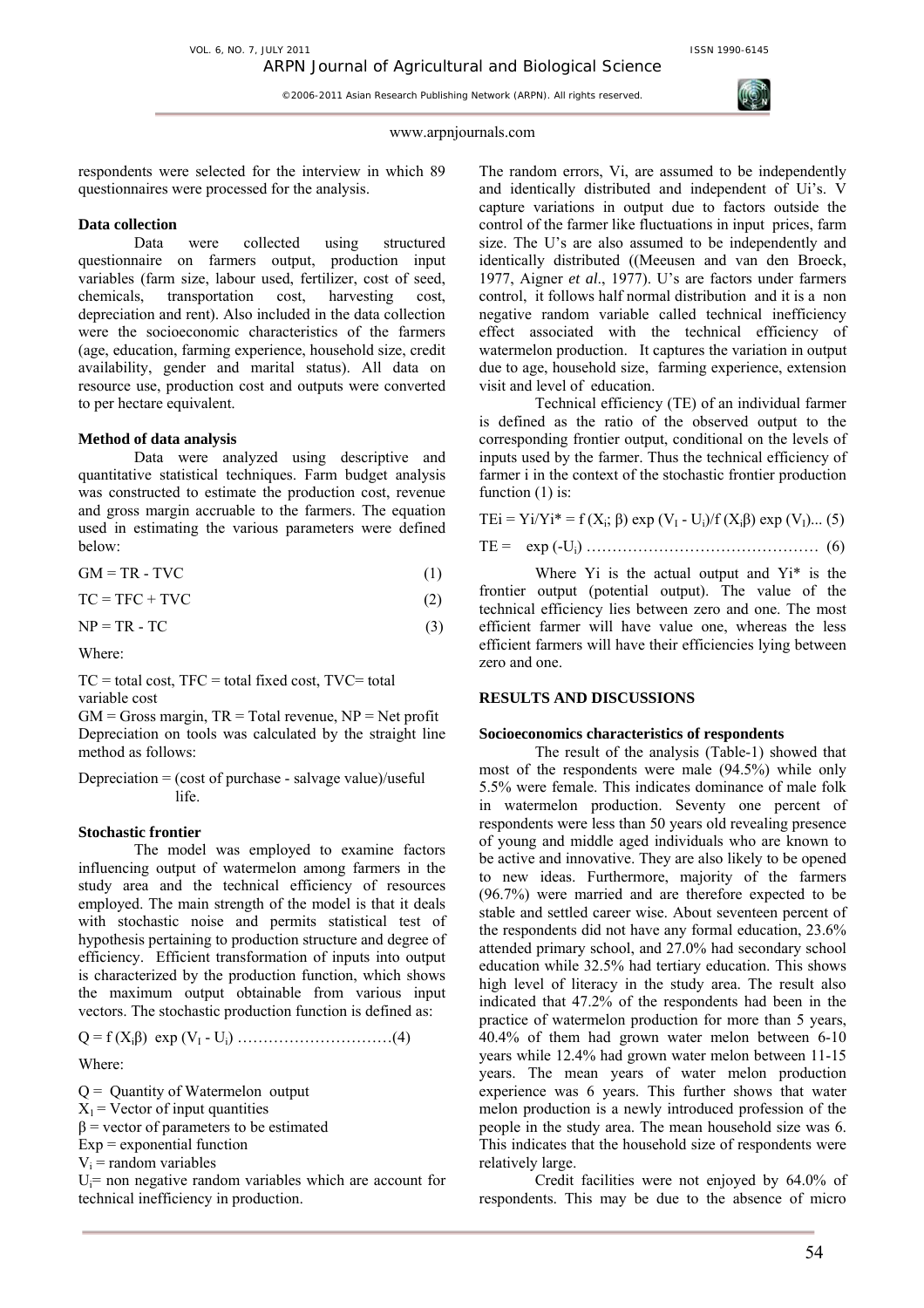#### www.arpnjournals.com

financial institution in the area. Agricultural extension services reached 79.8% of the farmers in the study area. This will enable the farmers to have access to improved technologies involved in production of the crop.

| <b>Personal</b><br>characteristics  | <b>Categories</b>      | Percentage |
|-------------------------------------|------------------------|------------|
| <b>Sex</b>                          | Male                   | 94.5       |
|                                     | Female                 | 5.5        |
|                                     | Below 30               | 3.4        |
|                                     | 30-40                  | 36.0       |
| Age                                 | $41 - 50$              | 32.6       |
|                                     | 51-60                  | 25.8       |
|                                     | Above 60               | 2.2        |
|                                     | Single                 | 2.2        |
| <b>Marital status</b>               | Married                | 96.7       |
|                                     | Separated              | 1.1        |
| <b>Educational</b><br>qualification | No formal<br>education | 16.9       |
|                                     | Primary                | 23.6       |
|                                     | Secondary              | 27.0       |
|                                     | Tertiary<br>education  | 32.5       |
|                                     | 1-5 years              | 47.2       |
| <b>Experience</b>                   | $6-10$ years           | 40.4       |
|                                     | $11-15$ years          | 12.4       |
|                                     | $1 - 3$                | 16.9       |
| <b>Household size</b>               | $4 - 6$                | 46.1       |
|                                     | $7-9$                  | 27.0       |
|                                     | Above 10               | 10.0       |
| <b>Access to loan</b>               | Yes                    | 36.0       |
|                                     | N <sub>0</sub>         | 64.0       |
| <b>Extension visit</b>              | Yes                    | 79.8       |
|                                     | No                     | 20.2       |

**Table-1.** Socioeconomic characteristics of respondents.

## **Cropping practices employed by farmers**

Watermelon was predominantly grown as sole crop by (52.8%) while 47.2% of farmers engaged in intercropping. Watermelon was intercropped with cassava, maize, tomato and pepper in the study area. About 73.8% intercropped with cassava, 14.3% with maize, 7.1% with pepper and 4.8% with tomato. The reasons given for intercropping watermelon with other crops were improved income (62%), increased fertility (19%), prevention against crop failure (14%) and for maximum use of land (5%) (Table-2). Although sugar baby and kaolack were the most grown varieties of watermelon in the area. Majority, (96%) preferred variety Sugar baby (Table-2). This was attributed to the following: marketability, sweetness, size and storability. With respect to the method of seed

planting, it was discovered that direct seeding method was the most popular technique adopted by most of the sampled farmers.

About 39.3% of the farmers had between 1-2ha, 37.1% had less than 1 ha and only 3.4% had more than 6 hectares. This shows that most of the farmers operated small scale enterprise. The Table also shows that majority of the respondents relied on hired labour (50.8%) for their farm operation while 35.6% depend on self and hired labour. Majority of the farmers carried out an average of two weedings in water melon production. This is because watermelon suppresses weed growth after full establishment. Moreover, more than 79.8% percent of the farmers did their weeding manually while about 13.5% combined chemical weeding with manual weeding (Table-2).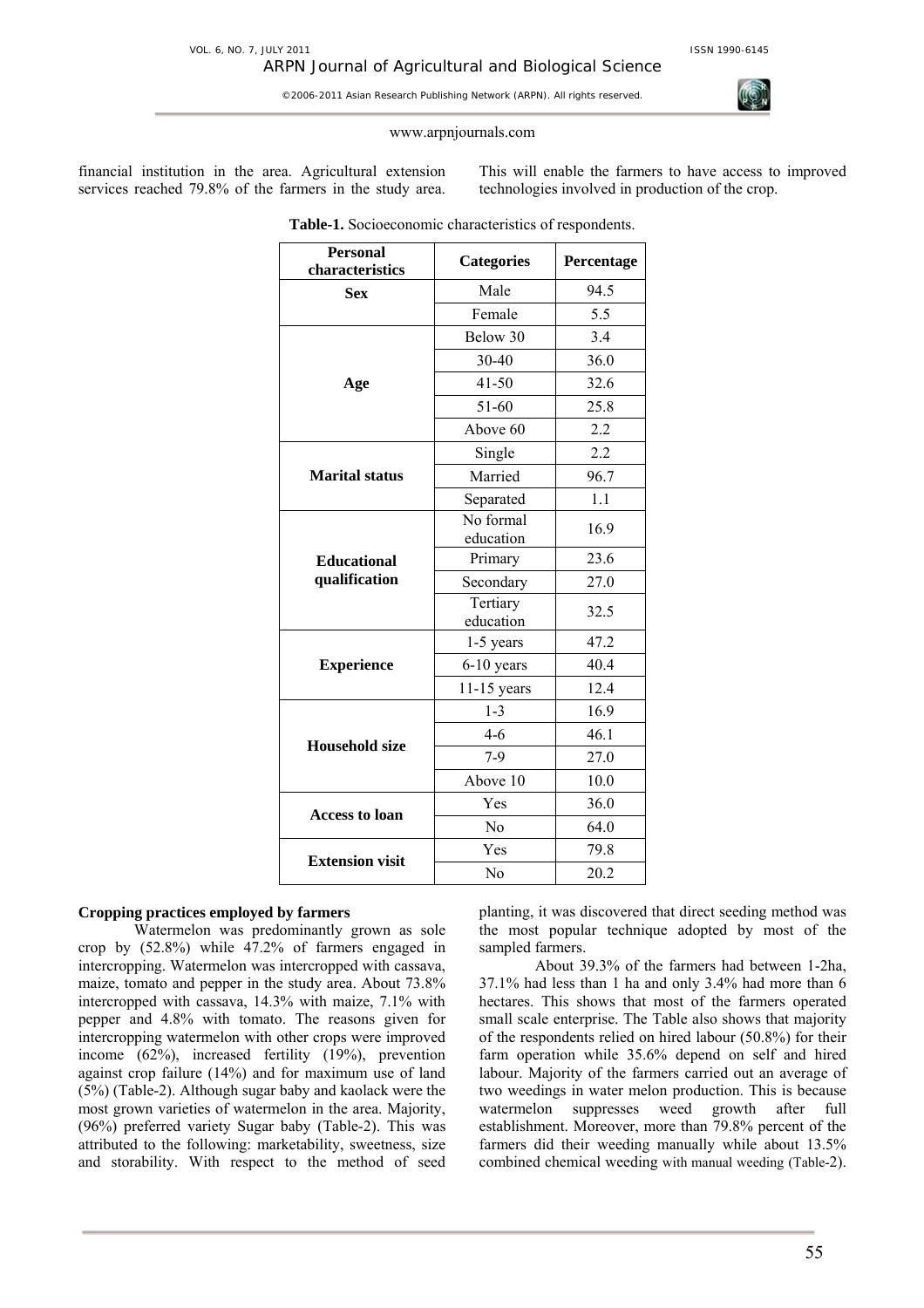#### www.arpnjournals.com

| <b>Characteristics</b>           | <b>Categories</b>               | Percentage |
|----------------------------------|---------------------------------|------------|
| Cropping system                  | Sole watermelon                 | 52.8       |
|                                  | Watermelon intercrop            | 47.2       |
|                                  | Water melon - cassava           | 73.8       |
|                                  | Watermelon - maize              | 14.3       |
| <b>Intercrop System</b>          | Watermelon-pepper               | 7.1        |
|                                  | Watermelon-tomato               | 4.8        |
| <b>Reasons for intercropping</b> | Improved income                 | 62.0       |
|                                  | Increased fertility             | 19.0       |
|                                  | Prevention against crop failure | 14.0       |
|                                  | Maximum use of land             | 5.0        |
|                                  | Sugarbaby                       | 96.0       |
| <b>Watermelon variety</b>        | Kaolack                         | 4.0        |
|                                  | Charlton gray                   |            |
| <b>Method of seed planting</b>   | Direct seeding                  | 97.8       |
|                                  | Transplanting                   | 2.2        |
| <b>Farm size</b>                 | Below 1 ha                      | 37.1       |
|                                  | $1-2$ ha                        | 39.3       |
|                                  | 3-4 ha                          | 13.5       |
|                                  | $5-6$ ha                        | 6.7        |
|                                  | Above 6 ha                      | 3.4        |

## **Table-2.** Cropping practices adopted by farmers.

#### **Costs and returns structure**

The estimates of the budgetary analysis for sole and watermelon intercrop are presented in Table-3. The average gross margin generated by sole watermelon farms was  $\cancel{\text{N}}$  232, 918.06 per hectare which was lower than  $\cancel{\text{N}}$ 258, 367.02 per hectare recorded on farms that intercropped watermelon with cassava. Also, the net margin was higher by about  $\cancel{\text{N}}$  25, 448.96 per hectare for farms that intercropped watermelon with cassava. Similar trends (higher income with intercropping) were also observed by Aihonsu (2002) and this may probably be the reason why watermelon-cassava intercrop was popular

with the farmers. However, the benefit to cost ratio of sole watermelon (2.35) was higher than that of the intercropping system (2.13).

In term of the cost structure, hired labour accounted for almost 90 percent of total variable cost for both sole watermelon and intercrop enterprises, while seed, fertilizer and chemical accounted for the rest. This probably indicates high labour requirement of agricultural practices. Watermelon production is profitable based on the fact that an average farm in the area investigated recorded over 100 percent returns on investment.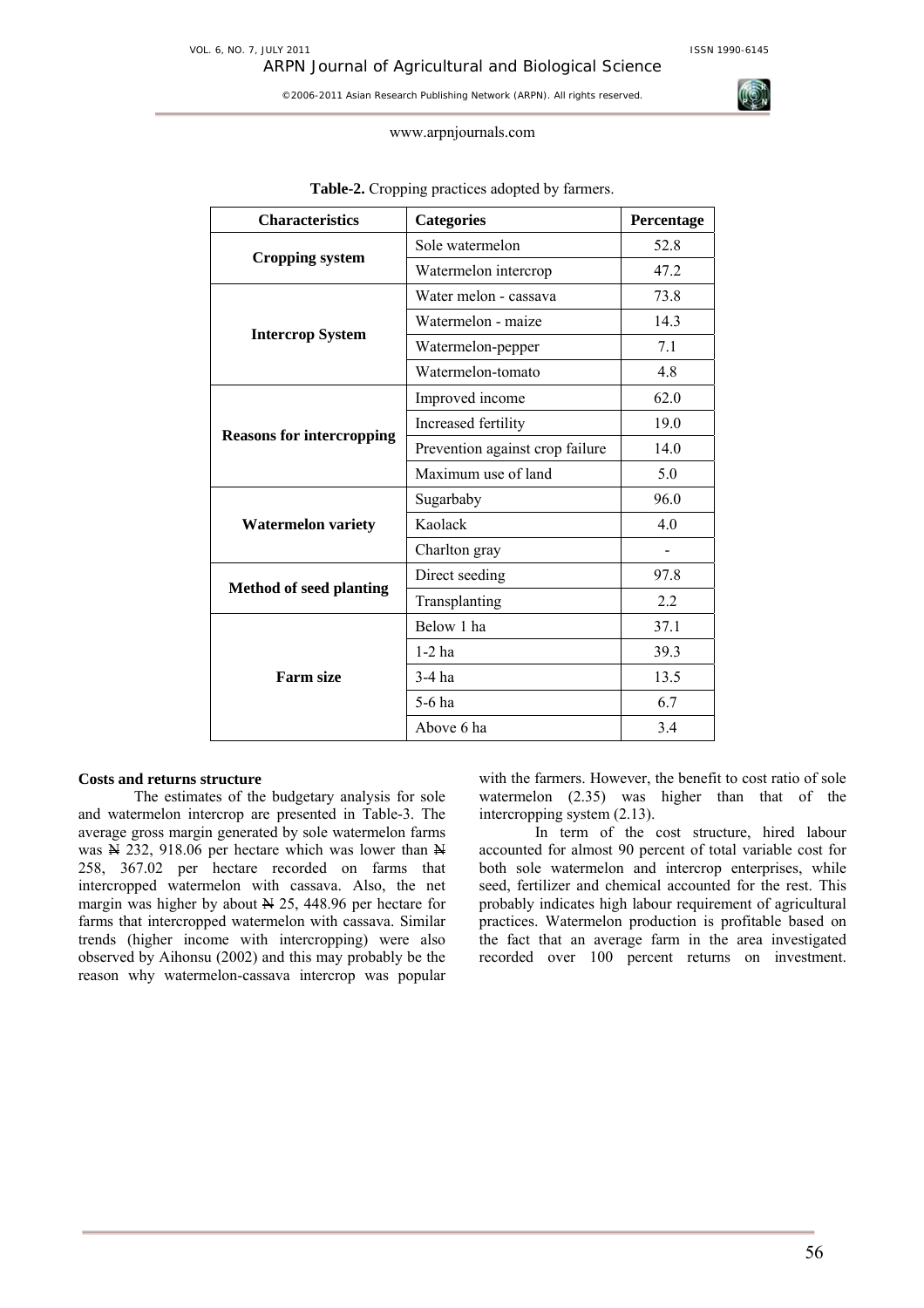#### www.arpnjournals.com

| <b>Variables</b>           | Sole watermelon farm       |                         | Watermelon - cassava<br>farm |                         |
|----------------------------|----------------------------|-------------------------|------------------------------|-------------------------|
|                            | Amount $\mathbb{N}$<br>/ha | $%$ of<br><b>VC/TVC</b> | Amount N<br>/ha              | $%$ of<br><b>VC/TVC</b> |
| <b>Revenue</b>             |                            |                         |                              |                         |
| Value of watermelon output | 400,000.00                 | 100                     | 350,000                      | 73.0                    |
| Value of other crops       |                            |                         | 130,108.69                   | 27.0                    |
| Total Revenue (TR)         | 400,000.00                 | 100                     | 480,108.69                   | 100                     |
| Variable cost              |                            |                         |                              |                         |
| Seed                       | 6,000                      | 3.6                     | 14,628.63                    | 6.6                     |
| Fertilizer                 | 10,000                     | 6.0                     | 10,000                       | 4.5                     |
| Chemicals                  | 1,200.00                   | 0.72                    | 1,200.00                     | 0.54                    |
| Hired labour               | 149,881.94                 | 89.71                   | 195,913.04                   | 88.4                    |
| <b>Total variable cost</b> | 167,081.94                 | 100                     | 221,741.67                   | 100                     |
| Gross margin/ha            | 232,918.06                 |                         | 258,367.02                   |                         |
| <b>Fixed cost</b>          |                            |                         |                              |                         |
| Rent on land               | 2,000                      |                         | 2,000                        |                         |
| Depreciation               | 1,333                      |                         | 1,333                        |                         |
| <b>Total fixed cost</b>    | 3,333                      |                         | 3,333                        |                         |
| Total cost (TC)            | 170,414.94                 |                         | 225,074.67                   |                         |
| Net margin/ha              | 229,585.06                 |                         | 255,034.02                   |                         |
| <b>B/C</b> ratio           | 1:2.35                     |                         | 1:2.13                       |                         |

## **Table-3.** Average cost and profitability per hectare of watermelon production.

**Source:** Computed from survey data 2009.

## **Factors that influences output and technical efficiency of watermelon farmers**

The result of the estimated production frontier and technical efficiencies were presented in Table-4. The result showed that estimated coefficient of labour input was positive and significant at 1% level. This means that the output will increase as the level of these independent variables increases. This conforms to the findings of Adebayo (2006), Ajibefun and Abdulkadri (2004), Ajibefun *et al*., (2002), and Ogundele and Okoruwa (2006). They showed that hired labor contributed positively to farm productivity in the dry savannah and humid forest agro-ecological zones of Nigeria.

For technical inefficiency effect, the coefficient of household size variable showed a positive relationship and was not significant. This suggests that increase in household size may increase technical inefficiency in the study area. The coefficient of education showed a negative relationship with the predicted technical inefficiency effect and was significant at 5% level. This implies that increase in years of schooling reduces technical inefficiency or improves efficiency. This agrees with the findings of Adetiba (2005) and Ajibefun and Abdulkadri (2004) and

Kehinde (2005). They confirmed that education was key to enhanced productivity among farming households in the humid forest, dry savannah and moist savannah agroecological zones of Nigeria.

The positive coefficient of experience which was significant at 10% level indicates that any increase in years of experience increases inefficiency. This indicates that more experienced farmers tend to be less efficient in watermelon production in the study area. This conforms to the findings of Ajewole and Folayan (2008). They reported similar trend in dry season leaf vegetable production among small holders in Ekiti State, Nigeria. The coefficient of extension visit was also negative though not statistically significant. This implies that farmers that received more extension visit tend to be more efficient. The positive coefficient of age also indicates that older farmers tend to be less efficient in the production of water melon. Table-5 summarized the TE distribution of the studied farmers. There were variation in the level of efficiency among the farmers ranging from a very low 27.56% to 59.1% with a mean efficiency of 34%. However, 14.4% of farmers had TE of 40% and above.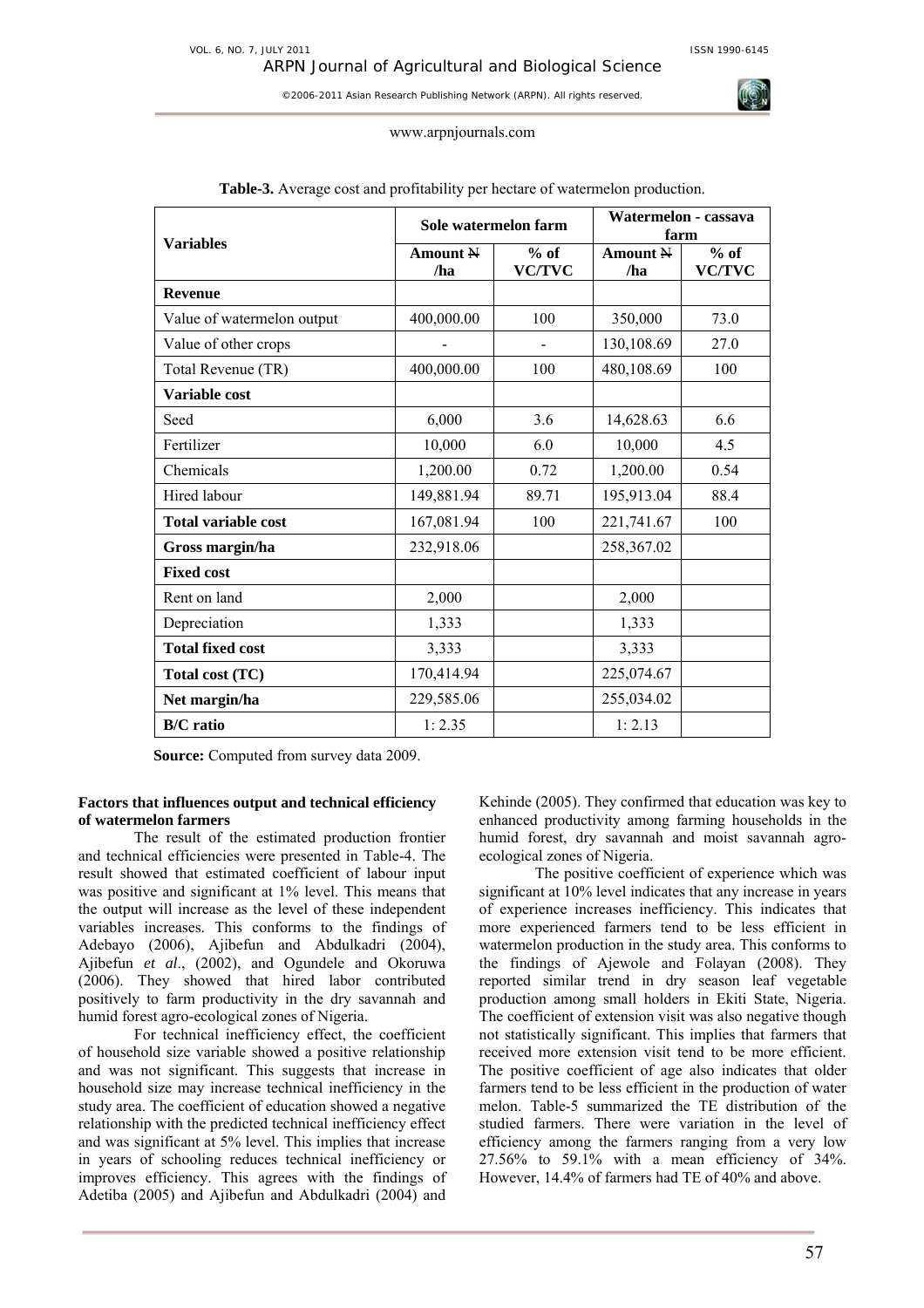ARPN Journal of Agricultural and Biological Science

©2006-2011 Asian Research Publishing Network (ARPN). All rights reserved.

#### www.arpnjournals.com

| <b>Variable</b>                        | <b>Parameter</b> | Coefficient | t-value  |
|----------------------------------------|------------------|-------------|----------|
| <b>Frontier production function</b>    |                  |             |          |
| Constant                               | $\beta_{o}$      | 0.33        | $4.54**$ |
| Ln seed quantity                       | $\beta_1$        | $-0.61$     | $-4.02$  |
| Ln chemical<br>quantity                | $\beta_2$        | $-0.14$     | $-1.1$   |
| Ln Fertilizer<br>quantity              | $\beta_3$        | $-0.29$     | $-9.74$  |
| Ln farm size                           | $\beta_4$        | 0.44        | 6.22     |
| Ln Labour input                        | $\beta_5$        | 0.10        | 4.99***  |
| <b>Technical inefficiency function</b> |                  |             |          |
| Constant                               | $\sigma_{\rm o}$ | 0.31        | $7.7**$  |
| Age                                    | 6 <sub>1</sub>   | 0.11        | 1.40     |
| Household size                         | 6 <sub>2</sub>   | 0.11        | 0.08     |
| Farming experience                     | $\overline{6}_3$ | 0.15        | $1.66*$  |
| Extension visit                        | $\overline{6}_4$ | $-0.16$     | $-1.03$  |
| Level of education                     | $\overline{6}_5$ | $-0.84$     | $2.22**$ |
| <b>Variance parameters</b>             |                  |             |          |
| Sigma square                           | $6^2$            | 0.73        | 5.57     |
| Gamma                                  | $\Gamma$         | 0.41        | $-3.10$  |
| Log likelihood                         | Lif              | $-0.66$     |          |

## **Table-4.** Estimate of the stochastic production function.

\*\*\*, \*\*,\* Significant at 1%, 5% and 10% \*\* significant at 0.01

**Table-5.** Distribution of technical efficiencies.

| <b>Efficiency</b> | No. of farmers | <b>Percentage</b> |
|-------------------|----------------|-------------------|
| $20 - 29.99$      | 24             | 26.7              |
| $30 - 39.99$      | 53             | 58.9              |
| $40 - 49.99$      | 10             | 11.1              |
| $50 - 59.99$      | 3              | 3.3               |
| Total             | 90             |                   |
| Mean              | 34             |                   |
| Minimum           | 27.56          |                   |
| Maximum           | 59.1           |                   |

## **Constraints to watermelon production**

Constraints to watermelon production in the study area are shown in Table-6. Inadequate credit ranked first among the constraints. This is closely followed by pest and disease problem. There are also problems of inadequate supply of inputs like fertilizer and seed among other constraints faced in the study areas.

**Table-6.** Constraints to watermelon production.

| <b>Constraints</b>            | Percentage |
|-------------------------------|------------|
| Inadequate credit             | 78         |
| Pest and disease problem      | 76.3       |
| Inadequate fertilizer         | 69.5       |
| Labour shortage               | 67.8       |
| Inadequate transportation     | 54.2       |
| Seed Procurement              | 44.1       |
| Marketing problem             | 39         |
| Pilfering                     | 33.9       |
| Inadequate technical know how | 23.7       |

## **CONCLUSIONS AND RECOMMENDATIONS**

The study has shown that watermelon production is profitable in the study area. The study further revealed that the production level was significantly influenced by labour input while level of education was identified as significantly contributing towards increased farmer's efficiency. Based on the findings from the study, the following recommendations are made:

58